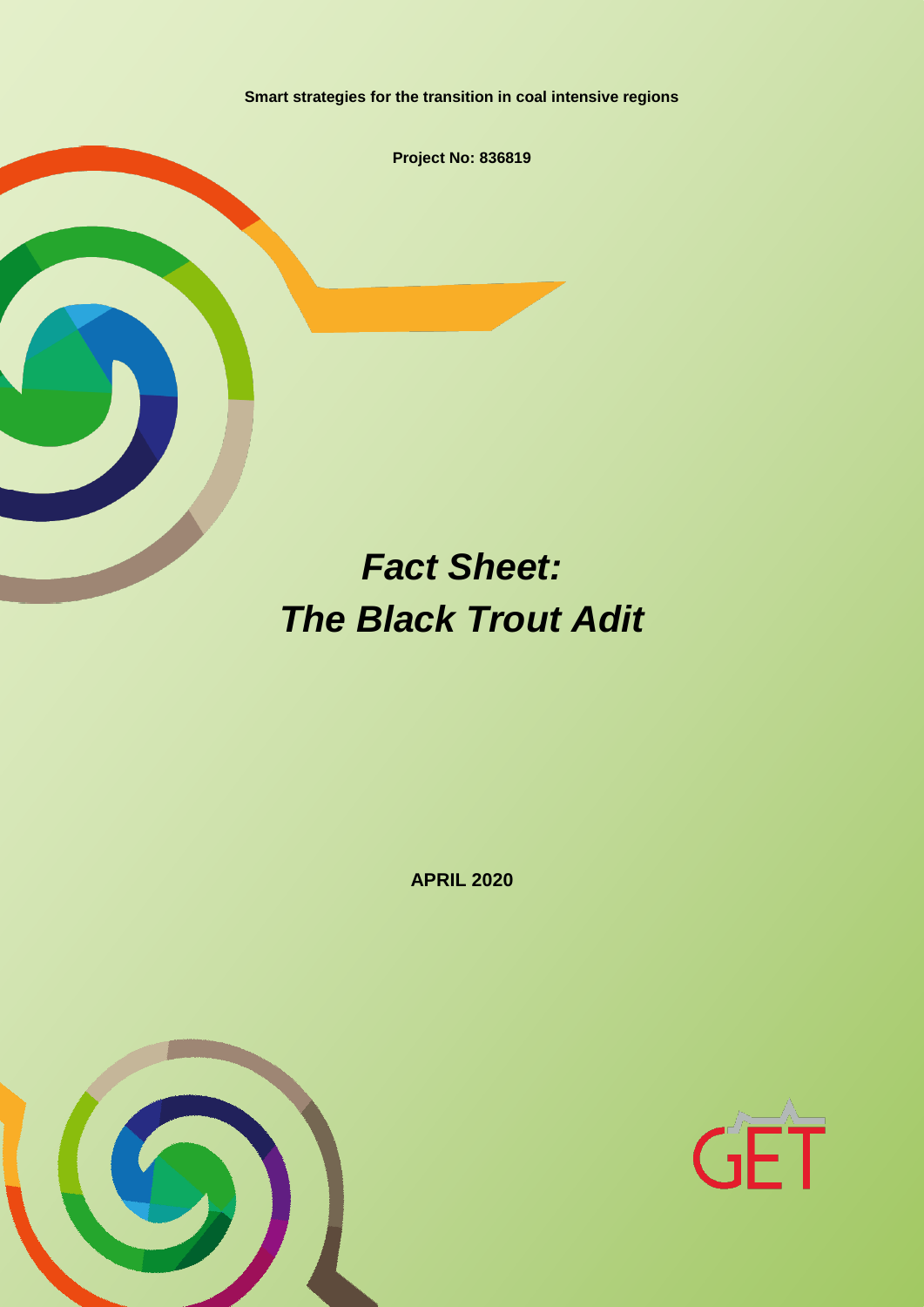

# **Description**

For several centuries there have been several thousand mines in the area of Tarnowskie Góry and its surroundings; about 20 thousand shafts and over 150 km of underground excavations have been built here. Two of the most famous objects are part of this complex - the Historic Silver Mine and the Black Trout Adit. The 600-meter-long fragment of the adit, once used to drain the mine, is nowadays used by tourists to sail - underground - in boats. This is the longest underground tourist route in Poland covered in this way. The drift was opened to tourists in 1957.

The Black Trout Adit is a fragment of the 19<sup>th</sup> century "Fryderyk" Adit, which drains the undergrounds of Tarnowskie Góry. The adit is located in the area of the Park Repecki. The Black Trout Adit is a UNESCO World Heritage Site. It is one of the attractions of the Silesian Province Industrial Monuments Route.

The drift took its name from the trout floating in it, which looks black in a dark light. The Black Trout Adit is a 600-meter section between two shafts: "Ewa" and "Sylwester". The "Ewa" shaft, 20 m deep, was explored 184 years ago. Its shaft, built as a rotunda, is a preserved stylish form for this type of mining facilities. The "Sylwester" shaft was built 2 years later, and its depth is 30 m. A tour of the Black Trout Adit takes place with the help of boats, whose marina is located in the shaft "Ewa". The guide, pushing the boats away from the walls, tells the story of mining in Tarnowskie Góry. As a result of the changing terrain profile, the adit is located at a depth of 20-30 m. The width of the adit varies from 1.2 to 2.5 m, the height reaches 4 m and the depth of water is from 0.7 to 1 m. During the tour of the mine roadway, you can see the rocky outcrops with vertical grooves, i.e. traces of blast holes and also meet bats.

The Black Trout Adit is available in English, German, Russian, Czech, and Spanish.

## **Achievements**

The Black Trout Admit is a part of silesian industrial heritage that has been preserved for future generations. The admit is a popular tourist attraction in 2018 over 170 thousand tourists visited the Black Trout Adit and neighbor Historic Silver Mine.

In 2013, the owner of the Adit – the Association of Tarnogórska Land Supporters built a onestorey building with a basement within the historic "Sylwester" shaft. The building has the shape of one third of the ring. It contains toilets, a teaching room, a cash register and a souvenir shop. The elevation of the building is made of so-called broken stone, so that it fits well with the rotundas of Ewa and Sylwester shafts.

One of the greatest achievements of recent years is the inclusion of the Black Trout Admit on the UNESCO World Heritage List. The decision to include the monuments of Tarnowskie Góry on the list was made in July 2017 in Cracow, during the 41<sup>st</sup> session of the World Heritage Committee held there. The "Mine of lead, silver and zinc ore together with the system of underground water management in Tarnowskie Góry" is the 15<sup>th</sup> Polish entry on this list and the first one in the Silesian Province.

# **Challenges**

- The necessity of investment in technical protection of facilities.
- Maintenance and service of large tourist traffic.
- Competition from other monuments and tourist attractions in the region.

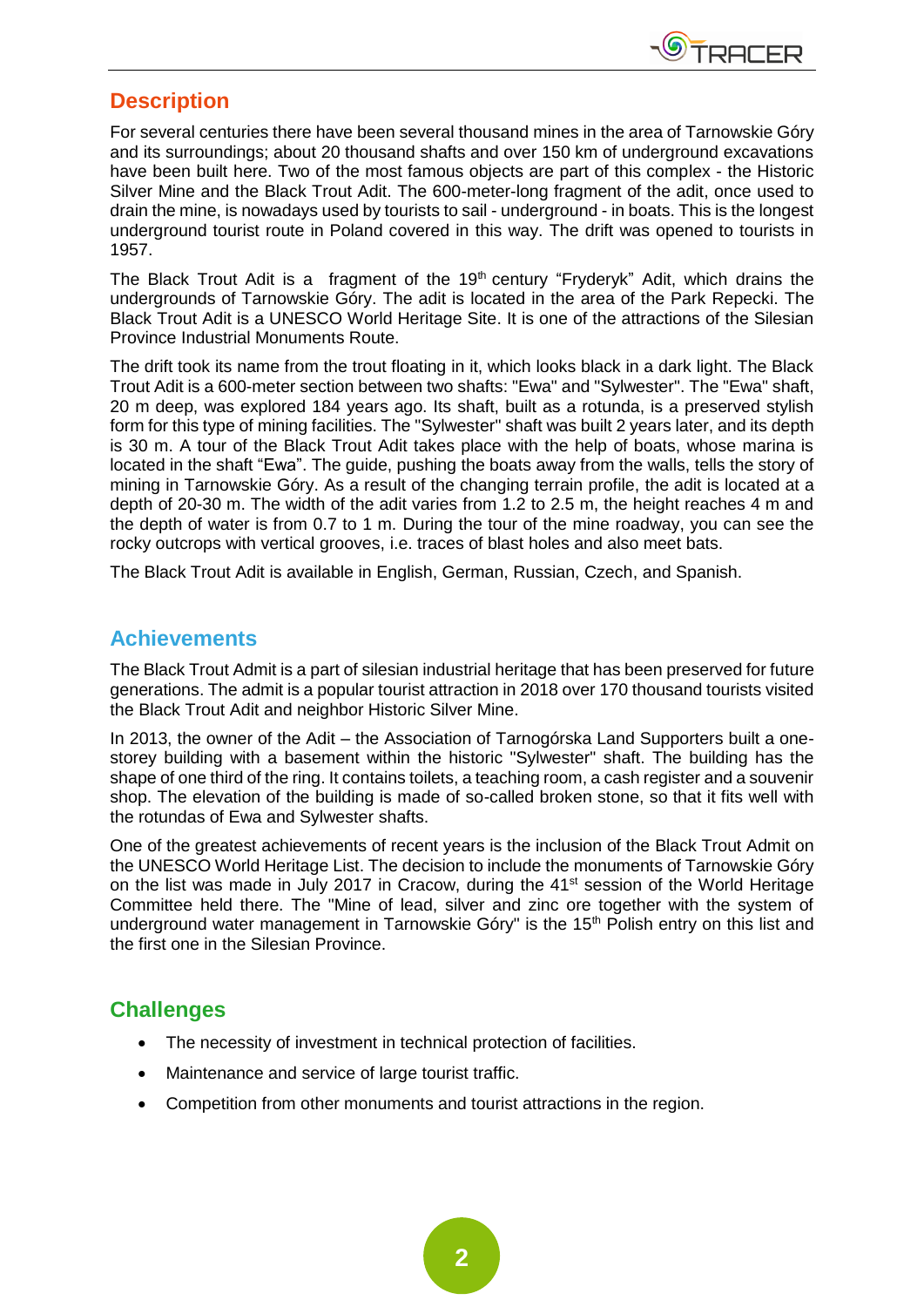

# **Enabling conditions**

- Great interest in opening a historic mining facility in this area, dating back to pre-war times.
- Strong links between the local population and the mining industry. Active community involved in initiatives related to the creation of mining heritage objects.
- Vicinity of the densely populated area and hence a large number of potential visitors.
- Good management.

# **References and further links**

<https://sztolniapstraga.pl/> <https://smzt.pl/>